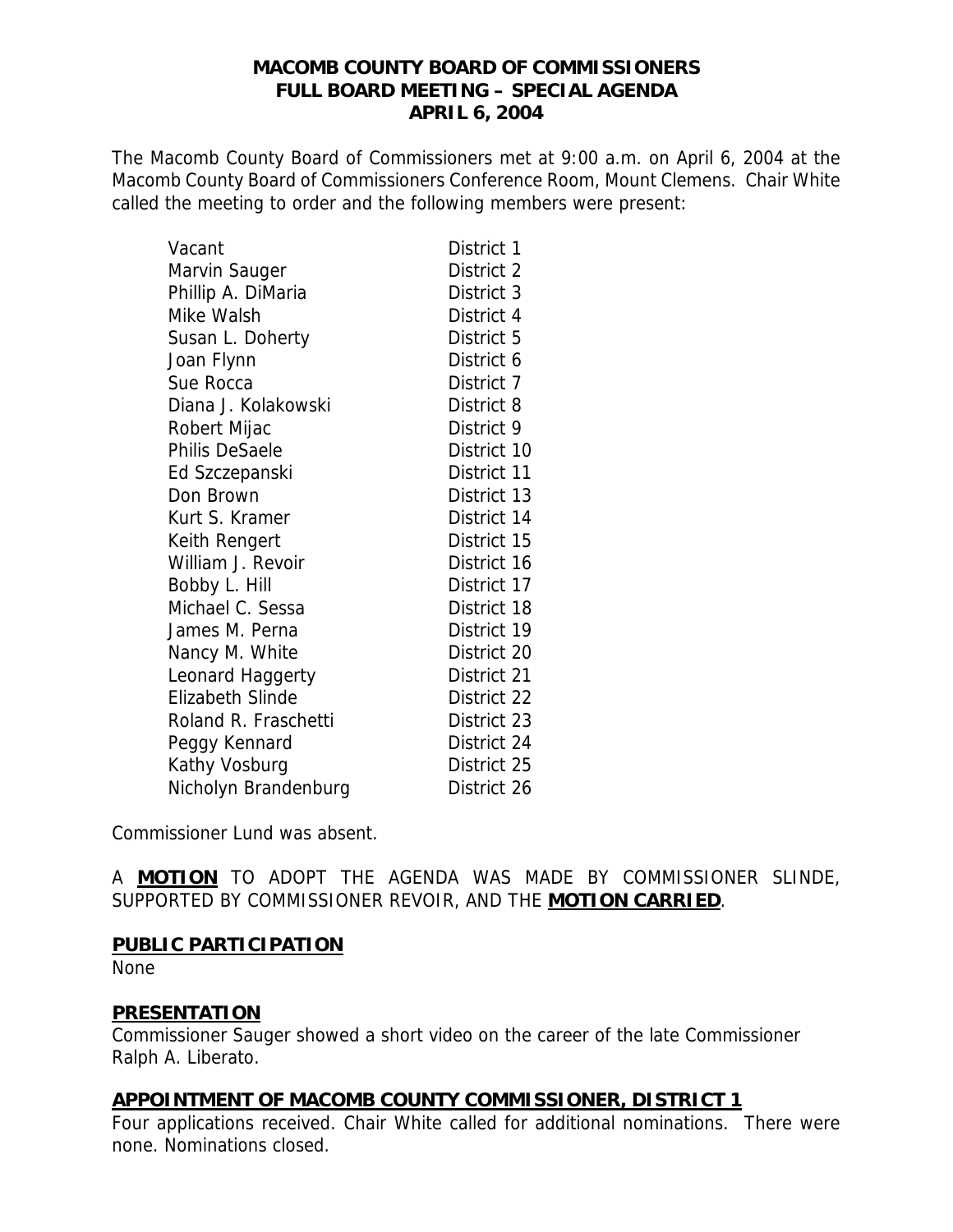| <b>ROLL CALL</b> |  |
|------------------|--|
|                  |  |

|                    | <b>Duzyj</b>  | <b>Lieckfelt</b> | Owczarek | Sypniewski |
|--------------------|---------------|------------------|----------|------------|
| <b>BRANDENBURG</b> | χ             |                  |          |            |
| <b>BROWN</b>       | X             |                  |          |            |
| <b>DESAELE</b>     |               |                  |          | X          |
| <b>DI MARIA</b>    |               |                  |          | X          |
| <b>DOHERTY</b>     |               |                  |          | X          |
| <b>FLYNN</b>       |               |                  |          | Χ          |
| <b>FRASCHETTI</b>  | X             |                  |          |            |
| <b>HAGGERTY</b>    |               |                  |          | X          |
| <b>HILL</b>        |               |                  |          | X          |
| <b>KENNARD</b>     |               |                  |          | X          |
| <b>KOLAKOWSKI</b>  |               |                  |          | X          |
| <b>KRAMER</b>      | X             |                  |          |            |
| <b>LUND</b>        | <b>ABSENT</b> |                  |          |            |
| <b>MIJAC</b>       |               |                  |          | Χ          |
| <b>PERNA</b>       |               |                  |          | X          |
| <b>RENGERT</b>     | Χ             |                  |          |            |
| <b>REVOIR</b>      | X             |                  |          |            |
| <b>ROCCA</b>       |               |                  |          | Χ          |
| <b>SAUGER</b>      |               |                  |          | Χ          |
| <b>SESSA</b>       | Χ             |                  |          |            |
| <b>SLINDE</b>      |               |                  |          | Χ          |
| <b>SZCZEPANSKI</b> | Χ             |                  |          |            |
| <b>VOSBURG</b>     | X             |                  |          |            |
| <b>WALSH</b>       |               |                  |          | Χ          |
| <b>WHITE</b>       |               |                  |          | Χ          |
| <b>TOTAL</b>       | 10            | $\mathbf 0$      | 0        | 14         |

## **DANNY SYPNIEWSKI APPOINTED MACOMB COUNTY COMMISSIONER, DISTRICT 1 - TERM ENDING DECEMBER 31, 2004.**

#### **APPOINTMENT TO MACOMB COUNTY PARKS AND RECREATION COMMISSION**

Two applications received. Chair White called for additional nominations.

Commissioner Sessa nominated Commissioner Kramer. Commissioner Kramer accepted the nomination.

Commissioner Sessa indicated he felt the Parks and Recreation Commission needed more representation from the north end of the county.

Commissioner Flynn indicated the south end of Warren needed representation and supports Commissioner Sauger.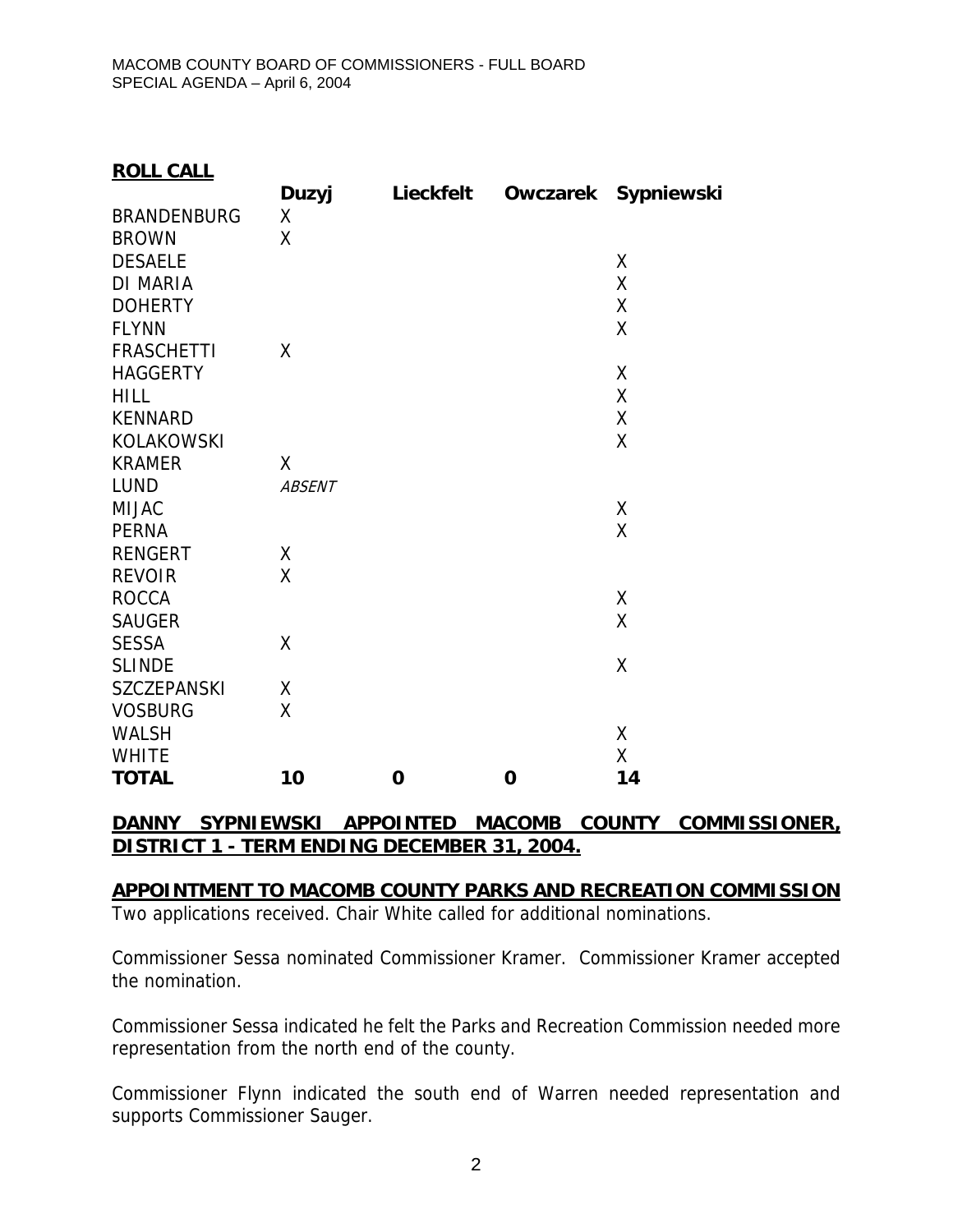# MACOMB COUNTY BOARD OF COMMISSIONERS - FULL BOARD SPECIAL AGENDA – April 6, 2004

A **MOTION TO CLOSE NOMINATIONS** was made by Commissioner Hill, supported by Commissioner Slinde, and the **MOTION CARRIED.**

A discussion ensued.

**CALL FOR THE QUESTION** to end debate was made by Commissioner DiMaria, supported by Commissioner Hill. A vote was taken, was not 2/3's, the debate continued.

#### **ROLL CALL**

|                    | Artman        | <b>Sauger</b> | <b>Kramer</b> |
|--------------------|---------------|---------------|---------------|
| <b>BRANDENBURG</b> |               | Χ             |               |
| <b>BROWN</b>       |               | X             |               |
| <b>DESAELE</b>     |               | Χ             |               |
| <b>DI MARIA</b>    |               | X             |               |
| <b>DOHERTY</b>     |               | X             |               |
| <b>FLYNN</b>       |               | Χ             |               |
| <b>FRASCHETTI</b>  |               |               | X             |
| <b>HAGGERTY</b>    |               | X             |               |
| <b>HILL</b>        |               | X             |               |
| <b>KENNARD</b>     |               | Χ             |               |
| <b>KOLAKOWSKI</b>  |               | X             |               |
| <b>KRAMER</b>      |               |               | X             |
| <b>LUND</b>        | <b>ABSENT</b> |               |               |
| <b>MIJAC</b>       |               | X             |               |
| <b>PERNA</b>       |               | X             |               |
| <b>RENGERT</b>     |               | X             |               |
| <b>REVOIR</b>      |               | X             |               |
| <b>ROCCA</b>       |               | X             |               |
| <b>SAUGER</b>      |               | X             |               |
| <b>SESSA</b>       |               |               | X             |
| <b>SLINDE</b>      |               | Χ             |               |
| <b>SZCZEPANSKI</b> |               | Χ             |               |
| <b>VOSBURG</b>     |               | Χ             |               |
| <b>WALSH</b>       |               | Χ             |               |
| <b>WHITE</b>       |               | Χ             |               |
| <b>TOTAL</b>       | 0             | 21            | 3             |

## **MARVIN SAUGER APPOINTED TO THE MACOMB COUNTY PARKS AND RECREATION COMMISSION – TERM ENDING DECEMBER 31, 2005.**

#### **NEW BUSINESS**

Commissioners' Kolakowski and Brown spoke regarding the article in the Macomb Daily referring to the bridges to be repaired in the county and the funding.

Commissioner Sauger thanked the board for their support and appointing him to the Parks and Recreation Commission. He also expressed his mothers' thanks for the Resolution presented to her last month on the occasion of her 100<sup>th</sup> birthday.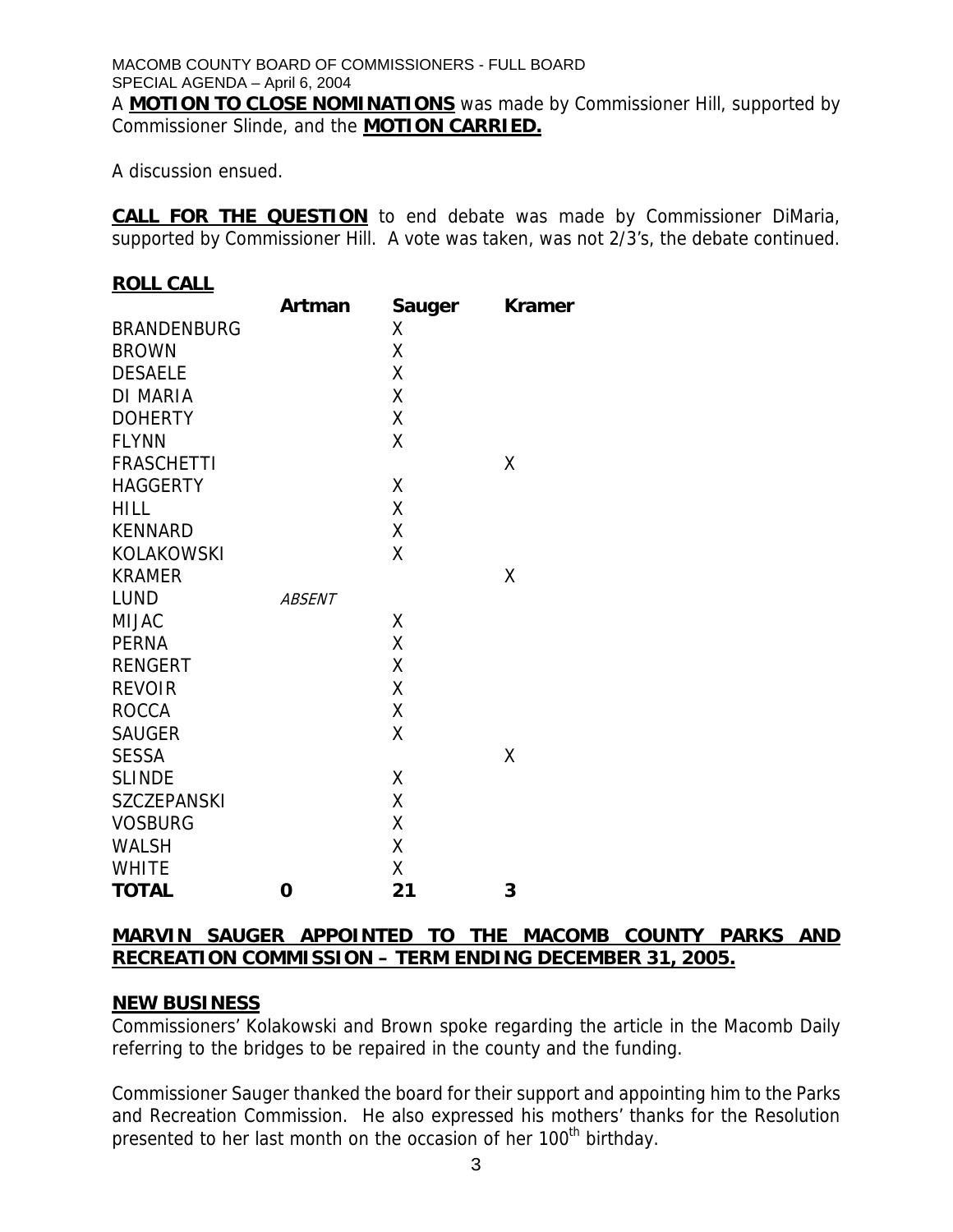Commissioner Sessa expressed his feelings that in the annual report, page FISCAL RESPONSIBILITIES, should be revised to include a flow chart showing where the money comes from as well as the money being spent.

Commissioners' Kramer and Vosburg spoke about the 927<sup>th</sup> Air Refueling demonstration they attended Saturday at SANG Base. What a great experience it was and thanked our armed forces for all they do in defending our country.

Commissioner Doherty, Chair of the Ad Hoc Committee on the Annual Report, welcomed Commissioner Sessa's comments and encouraged all commissioners to review the proposed Annual Report as soon as possible. Reminded everyone the next meeting of the Ad Hoc Committee on the Annual Report will be Thursday, April  $8^{th}$  @ 10:00 a.m.

#### **PUBLIC PARTICIPATION**

None

#### **ROLL CALL ATTENDANCE**

| Vacant                  | District 1  |
|-------------------------|-------------|
| Marvin Sauger           | District 2  |
| Phillip A. DiMaria      | District 3  |
| Mike Walsh              | District 4  |
| Susan L. Doherty        | District 5  |
| Joan Flynn              | District 6  |
| Sue Rocca               | District 7  |
| Diana J. Kolakowski     | District 8  |
| Robert Mijac            | District 9  |
| Philis DeSaele          | District 10 |
| Ed Szczepanski          | District 11 |
| Don Brown               | District 13 |
| Kurt S. Kramer          | District 14 |
| Keith Rengert           | District 15 |
| William J. Revoir       | District 16 |
| Bobby L. Hill           | District 17 |
| Michael C. Sessa        | District 18 |
| James M. Perna          | District 19 |
| Nancy M. White          | District 20 |
| Leonard Haggerty        | District 21 |
| <b>Elizabeth Slinde</b> | District 22 |
| Roland R. Fraschetti    | District 23 |
| Peggy Kennard           | District 24 |
| Kathy Vosburg           | District 25 |
| Nicholyn Brandenburg    | District 26 |

Commissioner Lund was absent.